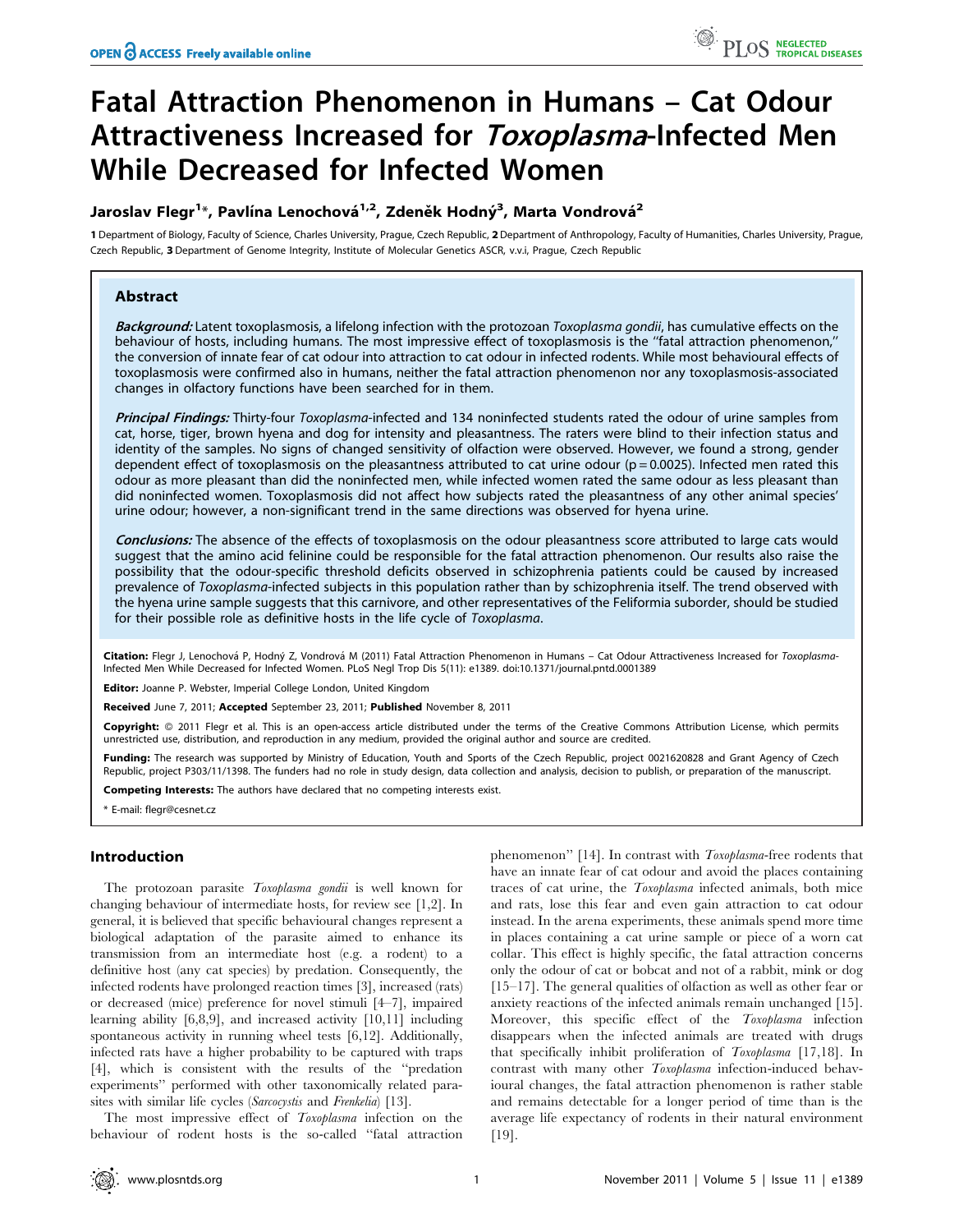#### Author Summary

Latent toxoplasmosis, a lifelong infection with the protozoan Toxoplasma gondii, has cumulative effects on the behaviour of hosts, including humans. The most impressive effect of toxoplasmosis is the so-called ''fatal attraction phenomenon,'' the conversion of innate fear of odour of the definitive host, the cat, into attraction to cat odour in rodents infected with Toxoplasma. While most behavioural effects of Toxoplasma infection were confirmed also in humans, neither the fatal attraction phenomenon nor any toxoplasmosis-induced changes in olfactory functions have been searched for in them. Our study performed on 34 Toxoplasma-infected and 134 noninfected students showed that the infected men rated odour of cat urine as more pleasant than did the noninfected men, while infected women rated the same odour as less pleasant than did noninfected women. No significant effect of toxoplasmosis on the urine odour pleasantness was found for horse, tiger, brown hyena and dog. The possible absence of the effects of toxoplasmosis on the urine odour pleasantness score attributed to tiger would suggest that the amino acid felinine, which is absent in urine of large cats, could be responsible for the fatal attraction phenomenon.

Toxoplasma infects any warm-blooded animal, including about one third of the human population of developed countries [20]. Thus, humans are very suitable models for studying possible manipulation activity of the *Toxoplasma*. Acute toxoplasmosis is a relatively mild and short-term disease in most of the immunocompetent subjects. Acute toxoplasmosis goes spontaneously into the latent phase, characterized by the lifelong presence of dormant stages of the parasite, the bradyzoites, mainly in the neural and muscular tissues, usually also by the lifelong presence of low but protective concentrations of specific antibodies in the serum of infected subjects [21]. Any behavioural changes that could be detected several years after the infection are either side-effects of latent infection or specific effects of manipulation activity of the parasite rather than carry over effects of the past acute phase of the infection [2]. This theoretical assumption was supported by evidence of positive correlation between the intensity of many behavioural changes and duration of the infection [22–25].

It was observed that infected humans have prolonged reaction times, increased risk of traffic accidents – analogy of the ''predation accidents'' that are studied in predation experiments in animals [26,27], changed personality profile, namely a decreased Novelty seeking score in Cloninger's TCI test [28,29], changed superego strength (increased in women and decreased in men), protension (decreased suspiciousness in women and increased in men) and affectothymia (increased warmth in women and decreased or unchanged in men) in Cattell's 16PF questionnaire [30,31]. The infected humans also differ in behaviour in normal situations, in artificial situations of behavioural experiments, in clothing tidiness (increased in women and decreased in men), and express different economic behaviour in experimental games (increased altruism in women and decreased altruism in men) [32,33]. The infected subjects have changed levels of testosterone (decreased in women and increased in men). There is also indirect evidence for increased levels of dopamine in the brain of infected subjects [28,29], which could explain the causation of the observed association between toxoplasmosis and schizophrenia [34–36], autism [37], Parkinson's disease [38,39]

and Alzheimer disease [40]. Several recent studies showed increased risk of suicides in the infected subjects [41,42].

To the authors knowledge, no results concerning the effect of latent toxoplasmosis on human olfactory function have been published yet. However, it was shown recently that schizophrenic patients who are reportedly more often infected with Toxoplasma than the general population [35] express odour-specific threshold deficits [43] possibly related to a disruption of cAMP-mediated signal transduction [44]. The fatal attraction phenomenon has not been studied in any animal species other than mice and rats. In the present study we: 1. searched for any evidence of toxoplasmosisassociated quantitative or qualitative changes in human olfactory functions; 2. searched for the existence of the fatal attraction phenomenon, i.e. the increased attractiveness of cat urine odour to humans. Our population of Toxoplasma-infected and Toxoplasmafree university students were asked to rate the odour of urine samples from five animals, the cat, horse, tiger, brown hyena, and dog, for the intensity and pleasantness. The raters were blind to the Toxoplasma infection status and identity of the samples rated.

#### Methods

#### Ethics statement

The project and specific subprojects were approved by the IRB of the Faculty of Science, Charles University. All participants signed a general informed consent form to participate in a toxoplasmosis study before the blood test and all subsequent evaluations. The samples of animal urine for testing olfactory ability and preferences of students were obtained from spontaneously urinating animals without any contact with the animals, therefore, according to international and national guidelines and commendations of the IACUC of Faculty of Science, Charles University, no formal approval of this part of experimental protocol by an IACUC or an ethic committee was necessary.

#### Subjects

The students of the Faculty of Science of Charles University were invited, during regular baccalaureate courses of biology, to participate voluntarily in an unspecified study aimed to search for phenotypic, mostly behavioural effects of latent toxoplasmosis. More than 50% of attendants of these courses participated in the first testing session and provided a blood sample for serological testing for toxoplasmosis and also an e-mail address and mobile phone number. Later, they were invited by e-mail or text message for half-day testing sessions, including the test of olfactory preferences. Some of these sessions (e.g. experimental game session and olfactory abilities session) were remunerated, while others were not (e.g. reaction time and intelligence testing sessions). The students received 200 CZK (about \$ 10) for their participation in the olfactory functions experiment.

#### Origin of urine samples

To gather all target urine samples, we solicited a veterinary surgery (cats and dogs), the Prague zoo (horses, tigers, and brown hyenas) and the second author's friends (horses and dogs). The collaborators were instructed to collect clear urine preferably directly from animals while urinating, if possible. Immediately after collection, the samples were aliquoted into 1 ml plastic tubes (to facilitate handling) and subsequently deep frozen  $(-72^{\circ}C)$  until used in the testing sessions.

The available urine samples from various animal species (altogether 5 cats, 5 hyenas, 5 tigers, 3 dogs, and 3 horses) were used as specified below and carefully randomized. Thus, in each session, a specific counterbalanced set of 10 vials from different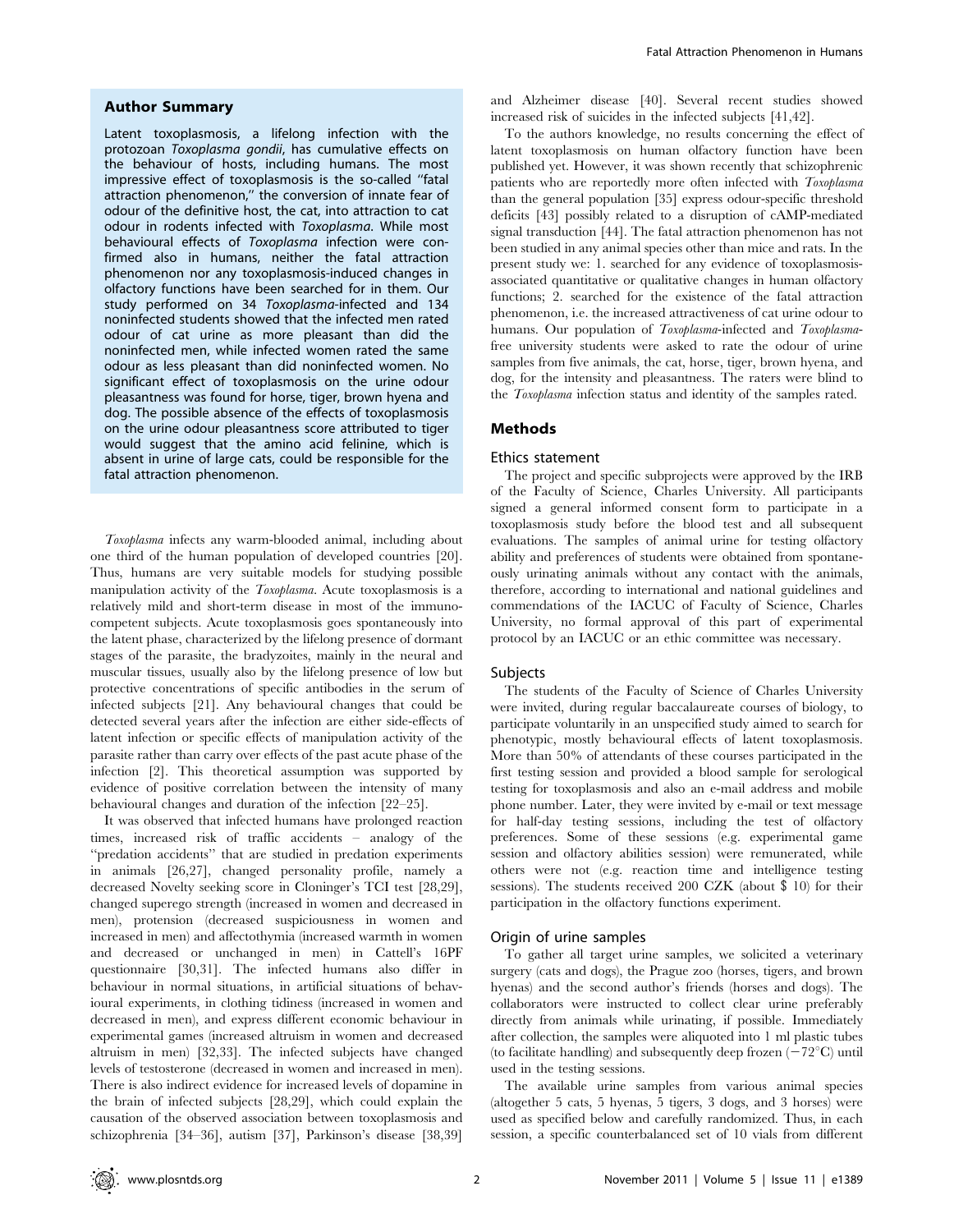individuals (2 vials per species) were evaluated. Based on our previous experience and on the fact that the effect of toxoplasmosis on olfactory preferences qualitatively differs depending on the intensity of cat odour [16], we decided to test two samples of urine from each species, differing in the dose and hence most likely in the odour intensity (a specific amount of each sample was assessed, as derived from a pilot research project conducted approximately one year prior to this study and help with finalizing the experimental design). Specifically, the samples were dosed as follows:  $50 \mu l$  and  $100 \mu l$  of horse and cat urine and  $20 \mu l$  and 40 ml of tiger, hyena, and dog urine.

#### Testing of olfactory ability and preferences

The experiment consisted of 17 rating sessions. Each session started in the morning (after the samples had been thawed for 1.5 h and prepared for testing) and continued to approximately 2 pm. It took place in a small but convenient experimental room at a stable room temperature and humidity (average temperature ranged from 20.6 to  $25^{\circ}$ C and average humidity from 42.75 to 56.6%).

A specific amount of each sample was applied on a cotton pad (100% cotton, elliptical in shape, approximately 7 cm at the longest diameter; Ebelin cosmetic pads, DM-drogeriemarkt, Ceske Budejovice, Czech Republic) that was subsequently placed in a 500-ml opaque laboratory jar with a glass lid and labeled with an alphanumeric code that changed with each session. The samples used for a session were divided into 2 identical sets, with the less and more intense odour samples evenly distributed. After sniffing half of the urine samples, the raters were recommended to have at least a 5-minute break to avoid possible odour habituation. During the break, they were encouraged to drink water and smell coffee beans for olfactory recovery.

The stimuli were assessed on 7-point scales for the pleasantness and intensity. The two ends of each scale were anchored by the verbal descriptors (e.g., very unpleasant and very pleasant). The rating scores were written down immediately after sniffing the respective stimulus and the time spent by sniffing was not restricted. If the raters found any of the samples too weak, they were instructed to select the answer ''I cannot smell the sample'' instead of using the scales.

#### Testing for toxoplasmosis

The sera of students were tested for the presence of anamnestic concentrations of anti-Toxoplasma antibodies with IgG ELISA (SEVAC, Prague) in the National Reference Laboratory for Toxoplasmosis of the Czech Republic. The subjects with very high concentrations of antibodies were tested for acute toxoplasmosis with IgM ELISA (SEVAC, Prague). Only the subjects with positive result of IgG ELISA (concentration of specific antibodies>10 IU/ml) and negative in IgM ELISA (positivity index less than 0.9) were considered to be latent toxoplasmosis positive and were included in the present study. One female student with acute phase toxoplasmosis was informed about the serological test result and was not used for any part of our experiment.

#### Statistical analyses

All statistical testing, including analyses for the tests assumptions, namely those of the normality of data distribution, normality of residuals and equality of error variances, was performed with Statistica 9.0. The differences in the attributed intensity and pleasantness scores were estimated with the General Linear Models method (GLM), using the intensity or Z-score of the odour pleasantness scores attributed to a particular sample as dependent variables and the rater's sex and toxoplasmosis status as independent factors. To eliminate any potential effect of a strong negative correlation between the odour intensity and pleasantness, the odour intensity of a particular sample was included into the models as a covariate. However, when not included, the results were qualitatively the same. Although there was only a little interindividual variability in the odour intensity rating scores, the study subjects differed in the odour pleasantness scores – some only used the lower part of the 7-point scale while others used the whole range of the scale. To control for individual rating habits, we used the Z-scores instead of raw ratings (numbers 1–7) for the odour pleasantness assessment. The Z-score was obtained by dividing the difference between the subject's rating score for a particular sample and mean rating score for all samples by the standard deviation of all his/her rating scores.

# Results

The final set contained data on 102 women (19 Toxoplasmainfected) and 66 men (15 Toxoplasma-infected). The difference in the frequency of toxoplasmosis between women and men was not significant (Chi<sup>2</sup> = 0.417, p = 0.518). There were no sex differences in the mean odour pleasantness and intensity scores for all 10 samples (pleasantness:  $t = -1.139$ , p = 0.167; intensity:  $t = -0.079$ ,  $p = 0.937$ . The urine odour pleasantness scores varied with the animal species, see Fig. 1. Because of low concentration of urine samples and a probable odour-specific hyposmia of particular raters, only about half of the study subjects were able to detect and to rate all ten samples. Therefore, we did not use the multivariate test for all specimens and analysed the odour pleasantness of the particular samples in separate GLM tests, with the Z-score of the odour pleasantness of a sample as a dependent variable and the rater's sex (male-female) and toxoplasmosis status (infectednoninfected) as two binary factors. The odour pleasantness always correlated negatively with the odour intensity. Therefore, we included the attributed odour intensity score in the model as an ordinal covariate. The results of these GLM analyses are shown in Table 1. Of all 10 samples, only the more concentrated cat urine sample showed a significant effect of the toxoplasmosis status, namely a highly significant effect of the toxoplasmosis-sex interaction. The infected men rated cat urine odour as more pleasant than did the Toxoplasma-free men, while Toxoplasmainfected women rated it as less pleasant than did Toxoplasma-free women; a non-significant trend in the same directions was observed also for hyena ( $p = 0.074$ ,  $\eta^2 = 0.023$ ). This effect for the cat odour was also significant when a simpler GLM model without any covariate was analysed; however, the p value for the interaction increased from 0.0025 to 0.0043. The observed toxoplasmosis-sex interaction remained significant even after Bonferroni correction for multiple tests. Separate analyses showed that the effect of toxoplasmosis was significant both for women  $(p = 0.041, \eta^2 = 0.044)$  and men  $(p = 0.012, \eta^2 = 0.098)$ , see Fig. 2.

There was no effect of toxoplasmosis, sex or toxoplasmosis-sex interaction on the odour intensity scores attributed to any of ten samples, except the more concentrated dog urine (toxoplasmosissex:  $p = 0.047$ ,  $\eta^2 = 0.027$ ; however, this effect was not significant after Bonferroni correction for multiple tests.

# Discussion

Toxoplasma-infected men rated the odour of a higher dose cat urine sample as more pleasant than the *Toxoplasma*-free men, while Toxoplasma-infected women rated it as less pleasant than Toxoplasma-free females. No significant effect of toxoplasmosis on the urine odour pleasantness scores was observed for other animal species, namely the horse, tiger, hyena, and dog.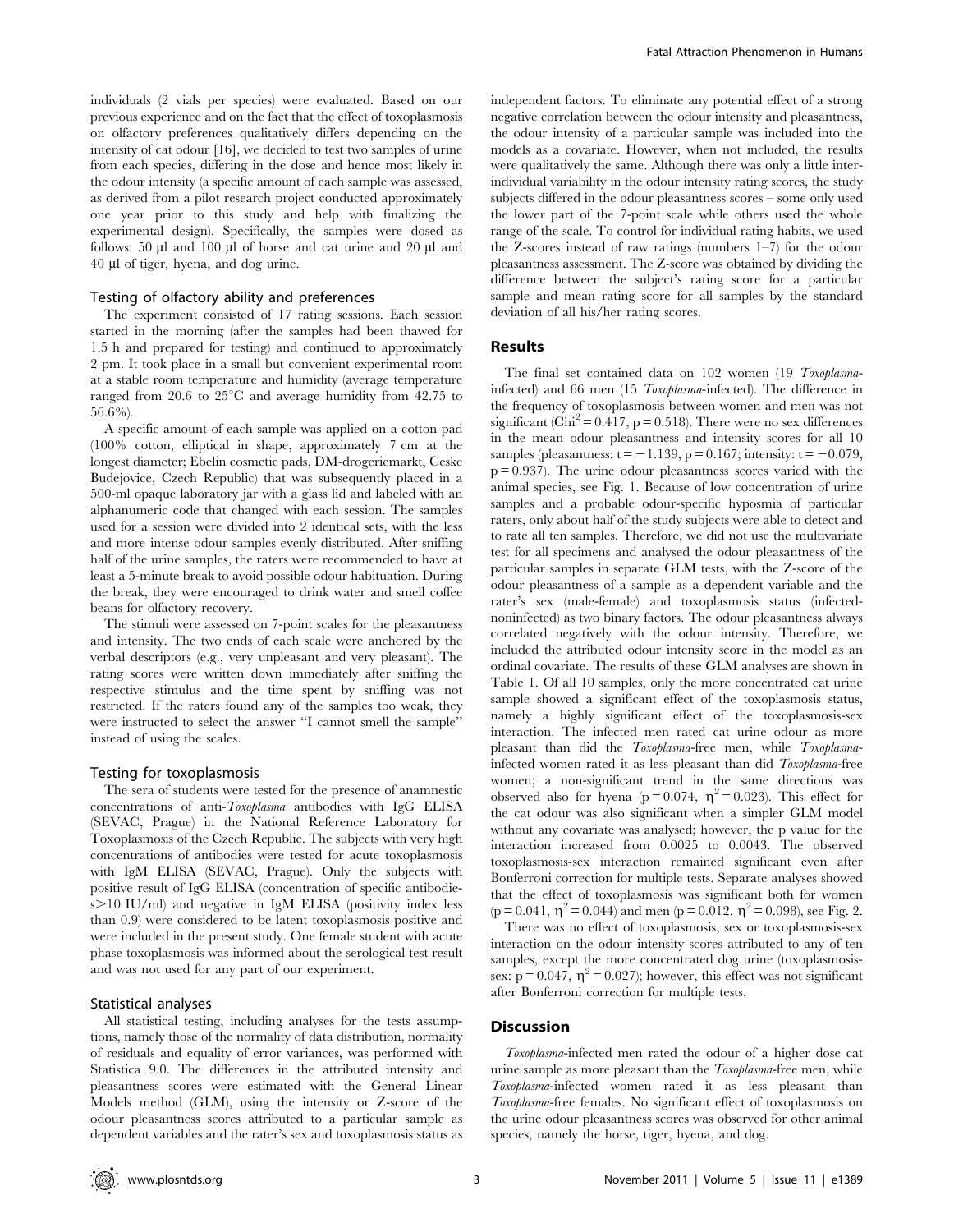

Figure 1. Differences in the urine odour pleasantness scores attributed to various species of animals. The empty circles and triangles denote mean Z-scores for women and men, respectively; the vertical bars denote 0.95 confidence intervals. The odour of samples with more positive Z-scores was scored as more pleasant (in comparison with other urine samples). The means were controlled for intensity of the odour attributed by particular rater, i.e. they were computed for mean intensity of the odour. A and B are the high and low concentration samples, respectively (see the Methods section). doi:10.1371/journal.pntd.0001389.g001

The opposite reactions of infected male and female rodents to cat urine odour have not been reported yet. The phenomenon of fatal attraction to cat urine odour in infected mice or rats has been observed in both males and females. However, the experiments were conducted exclusively in either male rats [15–17] or female mice [15–17,19] or the results were reported without indicating the sex of experimental animals [14–18]. In humans, the sexspecific opposite behavioural and physiological reactions to Toxoplasma infection are commonplace. It has been reported repeatedly that infected men have a decreased superego strength (Cattell's personality factor G), increased suspiciousness (factor L) and decreased affectothymia (factor A) while the opposite is true for these factors in Toxoplasma-infected women. In behavioural tests and observational studies, infected men expressed less and infected women more selfcontrol than Toxoplasma-free subjects [30,31]. Infected male students also scored lower in clothes tidiness (they wore less clean, older and cheaper clothes) while infected female students scored higher in tidiness in comparison with uninfected female students [32,33]. The behavioural differences between sexes were also observed during experimental games – the infected male students were less generous and infected women more generous (i.e. voluntarily returned more money to

''investors'') during the Trust game [45]. The infected male students had higher while infected female students had lower levels of testosterone in saliva in comparison with their uninfected counterparts [46]. It might be indicative that in contrast to humans, the infected mice of both sexes had a decreased level of testosterone [47].

Lindová et. al. (2006) suggested so called stress hypothesis as a possible explanation of the opposite effects of latent toxoplasmosis on men and women personality and behaviour. This hypothesis is based on the assumption that latent toxoplasmosis, via deteriorated physical functioning, causes long-term subliminal stress. It is known that men and women cope differently with stress. In contrast to men, who seem to use more individualistic and antisocial (e.g. aggressive, hostile) forms of coping with stress, women are more likely to seek and provide social support, join with others, verbalize towards others or the self. A recent biological (evolutionary) theory similarly distinguishes between the male ''fight-or-flight'' response and the female ''tend-andbefriend'' reaction to stress following from the strong need of women to protect children and maintain social relationships. For detailed discussion of the theoretical background of the stress hypothesis, see [45]. It can be analogically speculated that infected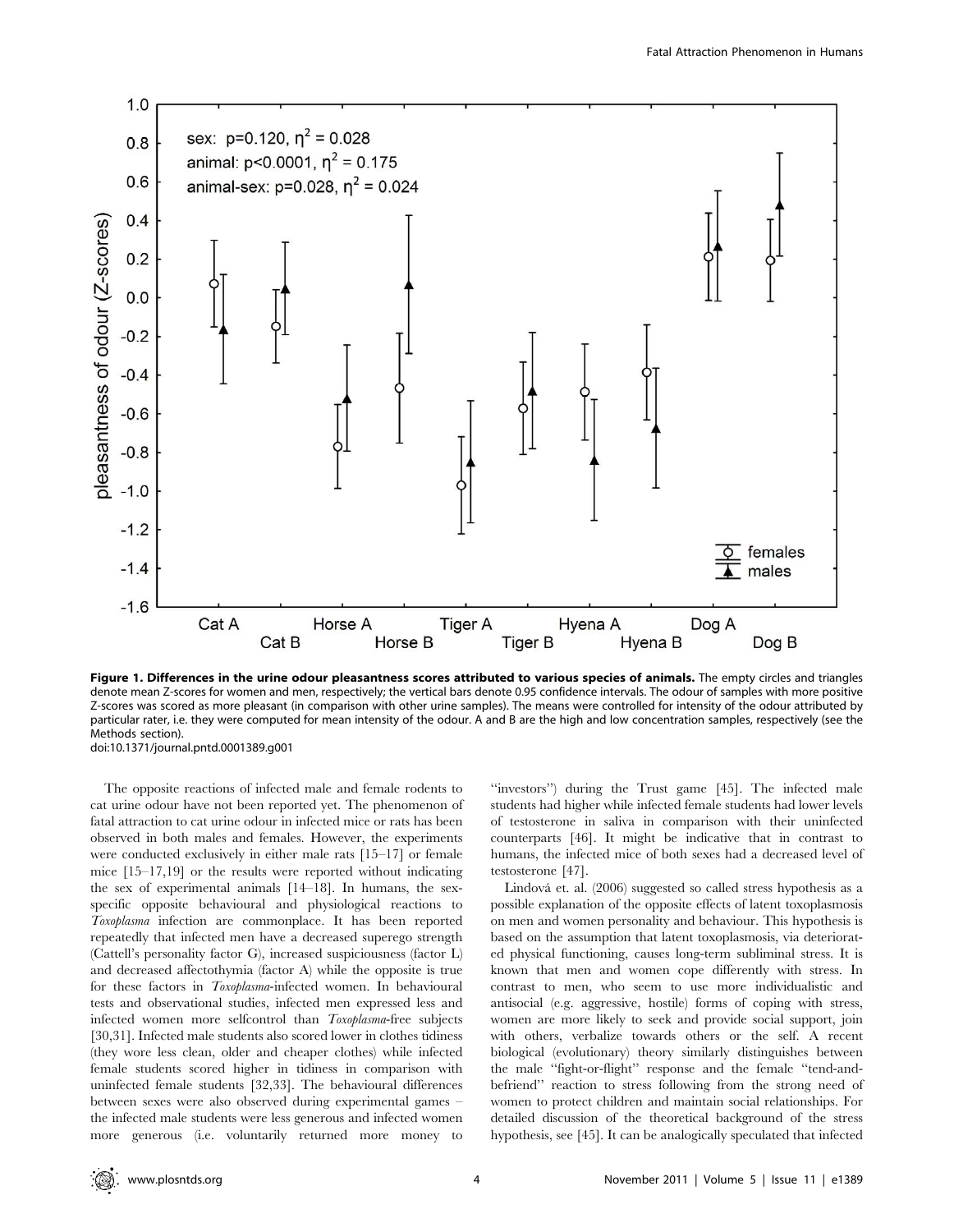Table 1. Differences in attributed pleasantness and intensity of the smell of urine of different animals.

|                  | women N |    | men N                               |    | Z-score women |          | Z-score men |          | effect toxo |          | effect sex |          | effect toxo-sex |          | effect intensity |          |
|------------------|---------|----|-------------------------------------|----|---------------|----------|-------------|----------|-------------|----------|------------|----------|-----------------|----------|------------------|----------|
|                  |         |    | $toxo$ + $toxo$ + $toxo$ + $toxo$ + |    | toxo-         | toxo+    | $to xo-$    | toxo+    | p           | $\eta^2$ | p          | $\eta^2$ | p               | $\eta^2$ | p                | $\eta^2$ |
| cat A            | 80      | 17 | 49                                  | 15 | 0.126         | $-0.361$ | $-0.182$    | 0.250    | 0.730       | 0.001    | 0.225      | 0.009    | $0.002*$        | 0.057    | $0.000*$         | 0.178    |
| I cat B          | 73      | 15 | 48                                  | 13 | $-0.178$      | $-0.309$ | $-0.035$    | 0.001    | 0.888       | 0.000    | 0.111      | 0.018    | 0.494           | 0.003    | $0.000*$         | 0.133    |
| l horse A        | 83      | 19 | 51                                  | 14 | $-0.703$      | $-0.426$ | $-0.483$    | $-0.731$ | 0.633       | 0.001    | 0.546      | 0.002    | 0.192           | 0.011    | $0.001*$         | 0.086    |
| <b>I</b> horse B | 82      | 19 | 49                                  | 15 | $-0.381$      | $-0.206$ | $-0.096$    | $-0.278$ | 0.754       | 0.001    | 0.896      | 0.000    | 0.214           | 0.010    | $0.000*$         | 0.147    |
| tigr A           | 83      | 19 | 50                                  | 15 | $-0.825$      | $-1.028$ | $-0.762$    | $-0.943$ | 0.455       | 0.003    | 0.659      | 0.001    | 0.873           | 0.000    | $0.000*$         | 0.129    |
| tigr B           | 80      | 19 | 51                                  | 15 | $-0.543$      | $-0.568$ | $-0.449$    | $-0.615$ | 0.747       | 0.001    | 0.704      | 0.001    | 0.832           | 0.000    | $0.000*$         | 0.205    |
| hyena A          | 73      | 15 | 43                                  | 14 | $-0.367$      | $-0.023$ | $-0.722$    | $-0.954$ | 0.949       | 0.000    | $0.002*$   | 0.064    | 0.074           | 0.023    | $0.000*$         | 0.286    |
| hyena B          | 68      | 14 | 43                                  | 14 | $-0.222$      | $-0.485$ | $-0.473$    | $-0.213$ | 0.754       | 0.001    | 0.685      | 0.001    | 0.295           | 0.008    | $0.000*$         | 0.355    |
| dog A            | 70      | 15 | 46                                  | 14 | 0.197         | 0.074    | 0.272       | 0.107    | 0.308       | 0.007    | 0.961      | 0.000    | 0.392           | 0.005    | $0.000*$         | 0.120    |
| dog B            | 64      | 16 | 30                                  | 14 | 0.210         | 0.292    | 0.558       | 0.271    | 0.336       | 0.008    | 0.332      | 0.008    | 0.335           | 0.008    | 0.061            | 0.029    |

The samples labeled "A" and "B" represent the high dose and low dose samples, respectively. The effects size are described with  $\eta^2$ , significant effects (p<0.01) and trends (p<0.1] computed with GLM test are denoted with asterisk and printed in bold, respectively.

doi:10.1371/journal.pntd.0001389.t001



Figure 2. The cat urine odour pleasantness. The figure shows odour pleasantness scores attributed to the cat urine sample by Toxoplasmainfected and Toxoplasma-free male and female students. The circles and squares denote mean Z-scores for women and men, respectively; the vertical bars denote 0.95 confidence intervals. The odour of samples with more positive Z-scores was scored as more pleasant (in comparison with other urine samples). In contrast to results presented in Tab. 1, here the means were controlled for intensity of the odour attributed by particular rater, i.e. they were computed for mean intensity of the odour. doi:10.1371/journal.pntd.0001389.g002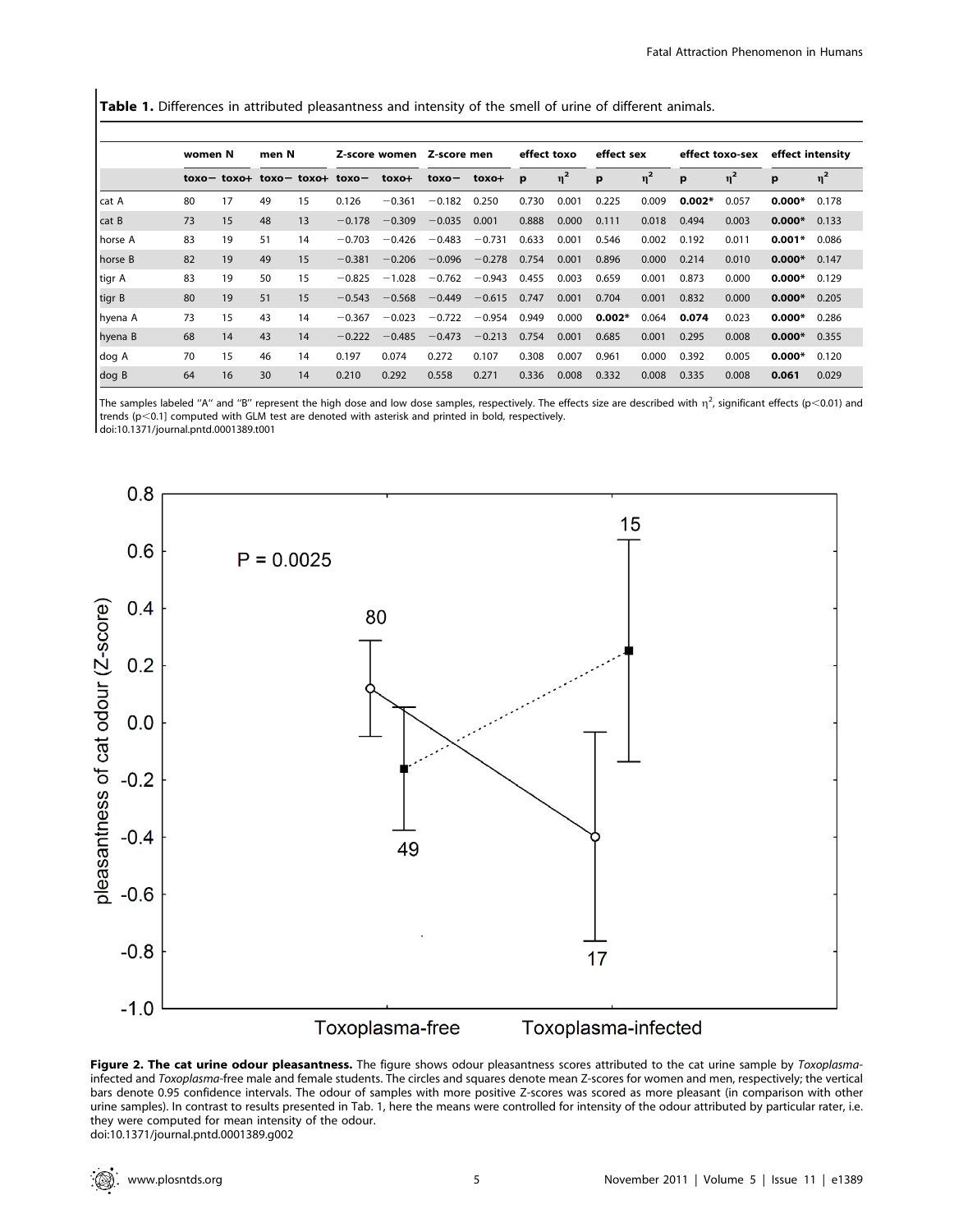men and women (in comparison with Toxoplasma-free subjects) could express opposite reaction on danger stimuli, e.g. a smell of predator, namely, the men could have increased and women decreased tendency to risk a contact with a predator.

We can only speculate on the reasons for the absence of any effects of toxoplasmosis on the scores attributed to the second feline species, the tiger, in our urine sample set. Both cat and tiger (in contrast with other species in our study) are definitive hosts of Toxoplasma. Moreover, the Toxoplasma bradyzoites had higher probability to enter the stomach of a tiger than that of a domestic cat in our recent evolutionary past. Presently, the urine component responsible for the fatal attraction phenomenon is not known. Based on our results, it can be suggested that felinine (2-amino-7 hydroxy-5,5-dimethyl-4-thiaheptanoic acid) might be implicated in the olfactory preference changes in Toxoplasma-infected intermediate hosts. This characteristic volatile component of the feline urine is involved in scent marking and, at natural temperature, is slowly released from its transporter proteins in urine for more than 30 days. Felinine is present only in the urine of small cats (Felinae subfamily) and not in that of large cats, tigers, lions, etc. (Pantherinae subfamily) [48]. It should be noted, however, that the effect of toxoplasmosis on olfactory preferences follows an inverted-U function - the effect was not observed when using either a high or very low amount of cat urine in the mice experiments [16]. In contrast to a relatively pleasant odour of low amounts of domestic cat urine, tiger urine odour was perceived as very unpleasant by most of our raters. Therefore, we could easily miss the fatal attraction peak for tiger urine because we had to use too small amounts of tiger urine for both the low and high concentration sample due to its strong ammonia smell.

We are aware of some particular limitations of the present study. There was a relatively low number of Toxoplasma-infected students among the study population. This number (fifteen men and nineteen women) was similar or higher than that of infected mice used in the previous animal studies; however, in various human behavioural studies, a higher number of infected subjects have always been used. The main reason was the substantial decrease in the prevalence of latent toxoplasmosis from 24% to about 15% among the students of the Faculty of Science of Charles University in the last decade. We tried to ''enrich'' our experimental set with Toxoplasma-infected individuals (our study is designed as a case control study rather than a cohort study); however, we had not enough infected students willing to participate voluntarily in our olfactory experiment in our file. The moderate number of infected students in our experiment could not lead to false positive results of statistical tests, e.g. to a detection of statistically significant but in fact non-existent effect of toxoplasmosis on the score attributed to the cat urine odour pleasantness. However, it could lead to false negative results, for example a missed effect of toxoplasmosis on urine odour pleasantness scores attributed to other animal species. A possible candidate for such a missed effect was the brown hyena which expressed a similar, but nonsignificant  $(p = 0.074)$  trend as the domestic cat.

The general aim of the study was explained in the informed consent. The study subjects thus knew that the focus was on possible influence of latent toxoplasmosis on olfactory sensitivity and preferences. Although the fatal attraction phenomenon was not referred to, some of the students may have been aware of it from e.g. some Czech textbooks, Wikipedia, mass media, etc.. However, in the rating form, the subjects were asked not only to score the intensity and pleasantness of particular odours but also to guess the nature of every particular sample as well as the aim of the whole experiment. Most of them guessed wrong – for example, cat urine odour was often mistaken for the smell of the sea, mushrooms or hospital. Only one student (out of 168) guessed right the specific aim of the study. However, none of the study subjects was aware of his/her toxoplasmosis status before or during the experiment and therefore, even hypothetical knowledge of the specific aim of the study could not result in systematic bias and consequent false positive results.

The observational studies can reveal existence of statistical association between two factors, e.g. between the toxoplasmosis and changed olfactory functions, however, they cannot determine causality. As one anonymous reviewer suggested, a possible explanation of the observed association is that individuals with past experience and familiarity with domestic cats might find the odour of their urine less unpleasant and also have had a higher chance of being exposed through their past contact with cats (i.e., the association is not caused by toxoplasma, but both infection and odour preferences are cause by past association with cats). However, this explanation seems to be less probable because: 1) the same association was observed also in the experiments with artificially infected animals 2) the odour of cat was less, not more, pleasant for the infected women than for uninfected controls. We used five (cats, hyenas, tigers) or three (horses, dogs) independent urine samples for each animal species to reduce the effect of pseudoreplications. To fully eliminate such an effect, it would be necessary to use the urine of a different animal for each rater, which would be technically difficult or even impossible for some animal species (there are probably not enough tigers in the Czech zoos for this design). We regularly rotated the urine samples in 17 experimental sessions and always focused on the similar frequency of Toxoplasma infected subjects in each section to block the possible effect of interindividual differences in the quality of urine samples from the same animal species. Due to the already mentioned effect of odour-specific hyposmia on the completeness of data, it would be difficult to eliminate the effect of the individual specimens during our analyses by using a more complex statistical models and more complex statistical techniques (Generalized Linear Mixed Models). Therefore, even in future studies, the effect of pseudoreplications cannot be fully avoided (as is usually the case, although rarely reflected or admitted in other studies).

Our results confirmed the existence of specific changes in the attractiveness of urine odour of a definitive host of  $Toxoplasma$  – the domestic cat, for latently infected individuals, in taxonomically unrelated host species, humans (Primates). In contrast to other studies dealing with this phenomenon, we searched for the effect of the same urine samples on olfactory preference in both male and female hosts, which enabled us to recognise the opposite directions of the toxoplasmosis-associated preference shift in males compared to females. Because the strength of the effect of toxoplasmosis on the olfactory preferences varies non-monotonically with the concentration of urine (and can be expressed as an inverted U function [16]), it probably could not be possible to reveal the toxoplasmosis-sex interaction in the isolated experiments performed separately with male and female rodents. In the view of our results, it seems to be important to repeat the standard animal arena experiments testing the phenomenon of fatal attraction with both males and females. Our study should be repeated in the future with the urine of more representatives of the Felininae and Pentherinae subfamilies. If our anecdotal observation concerning the difference between effects of toxoplasmosis on the urine odour pleasantness scores attributed to small and large cats were confirmed, then it could also provide a clue as to where and how to search for the component of urine that is responsible for the fatal attraction phenomenon [33,49].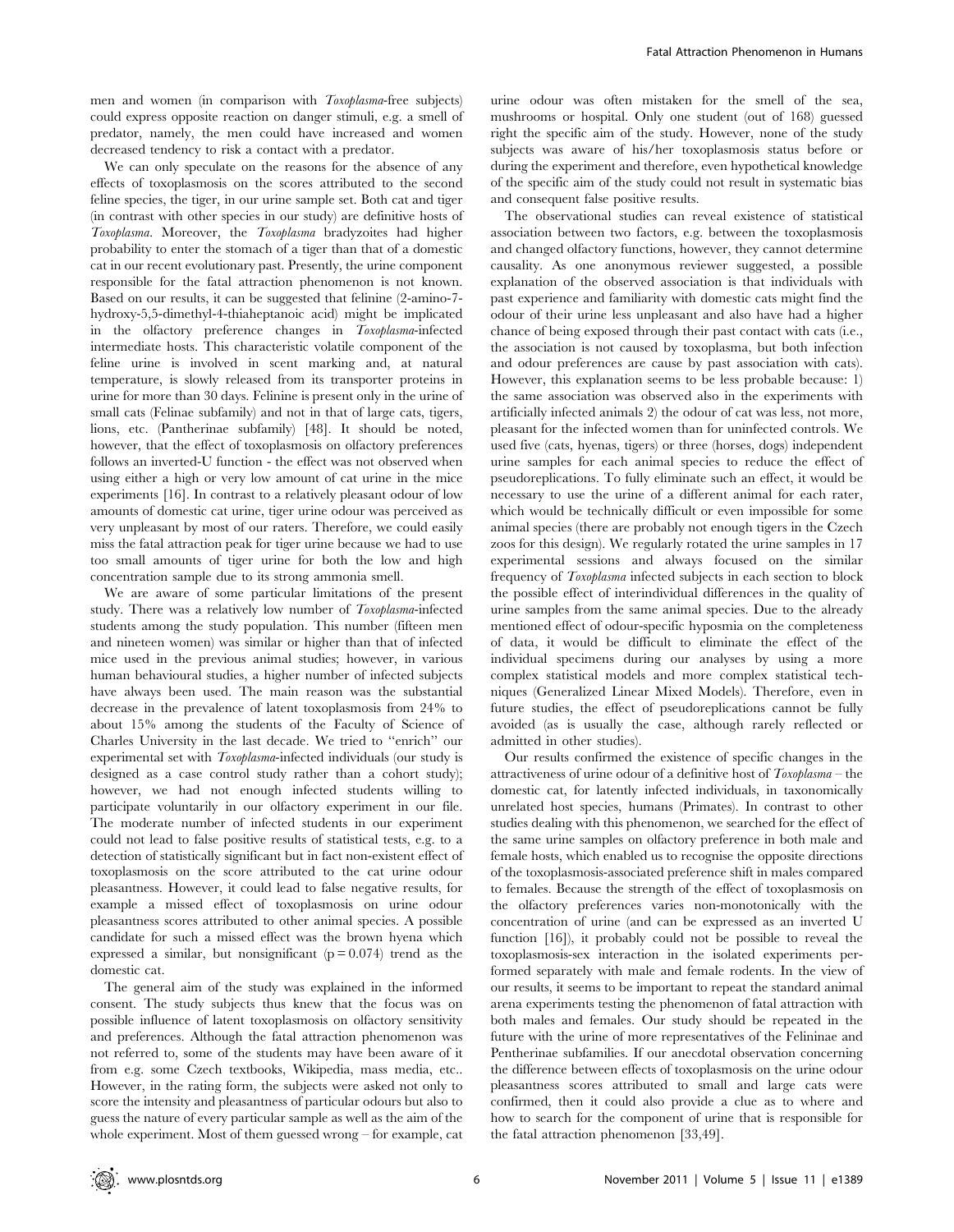The possible absence of the effects of toxoplasmosis on the urine odour pleasantness score attributed to large cats would suggest that the amino acid felinine [48] could be responsible for the fatal attraction phenomenon. Our results also raise the possibility that the odour-specific threshold deficits observed in schizophrenia patients [43] could be in fact caused by increased prevalence of Toxoplasma-infected subjects in this population [35,36] rather than by schizophrenia itself, which should be tested. Last but definitely not the least, the trend observed with the hyena urine sample suggests that this carnivore, and other representatives of the Feliformia suborder, should be studied for their possible role as definitive hosts in the life cycle of Toxoplasma gondii.

The change of olfactory functions in Toxoplasma-infected men and women in general population have probably only minor impacts on their life However, it might have an important impact

#### References

- 1. Webster JP (2007) The effect of Toxoplasma gondii on animal behavior: Playing cat and mouse. Schizophr Bull 33: 752–756.
- 2. Flegr J (2010) Influence of latent toxoplasmosis on the phenotype of intermediate hosts. Introduction Folia Parasitol (Praha) 57: 81–87.
- 3. Hrdá Š, Votýpka J, Kodym P, Flegr J (2000) Transient nature of Toxoplasma mdii-induced behavioral changes in mice. J Parasitol 86: 657-663.
- 4. Webster JP, Brunton CFA, Macdonald DW (1994) Effect of Toxoplasma gondii upon neophobic behaviour in wild brown rats, Rattus norvegicus. Parasitology 109: 37–43.
- 5. Berdoy M, Webster JP, Macdonald DW (1995) Parasite-altered behaviour: Is the effect of Toxoplasma gondii on Rattus norvegicus specific? Parasitology 111: 403–409.
- 6. Hodkova´ H, Kodym P, Flegr J (2007) Poorer results of mice with latent toxoplasmosis in learning tests: impaired learning processes or the novelty discrimination mechanism? Parasitology 134: 1329–1337.
- 7. Skallova´ A, Kodym P, Frynta D, Flegr J (2006) The role of dopamine in Toxoplasma-induced behavioural alterations in mice: an ethological and ethopharmacological study. Parasitology 133: 525–535.
- 8. Piekarski G, Zippelius HM, Witting PA (1978) Auswirkungen einer latenten Toxoplasma-Infektion auf das Lernvermogen von weissen Laboratoriumsratten and mausen. Z Parasitenkd 57: 1–15.
- 9. Witting PA (1979) Learning capacity and memory of normal and Toxoplasmainfected laboratory rats and mice. Z Parasitenkd 61: 29–51.
- 10. Webster IP (1994) The effect of *Toxoplasma gondii* and other parasites on activity levels in wild and hybrid Rattus norvegicus. Parasitology 109: 583–589.
- 11. Hay J, Aitken PP, Hutchison WM, Graham DI (1983) The effect of congenital and adult-acquired Toxoplasma infections on the motor performance of mice. Ann Trop Med Parasitol 77: 261–277.
- 12. Hay J, Aitken PP, Arnott MA (1985) The influence of Toxoplasma infection on the spontaneous running activity of mice. Z Parasitenkd 71: 459–462.
- 13. Vorisek P, Votypka J, Zvara K, Svobodova M (1998) Heteroxenous coccidia increase the predation risk of parasitized rodents. Parasitology 117: 521–524.
- 14. Berdoy M, Webster JP, Macdonald DW (2000) Fatal attraction in rats infected with Toxoplasma gondii. Proc R Soc B Biol Sci 267: 1591–1594.
- 15. Vyas A, Kim SK, Giacomini N, Boothroyd JC, Sapolsky RM (2007) Behavioral changes induced by Toxoplasma infection of rodents are highly specific to aversion of cat odors. Proc Natl Acad Sci USA 104: 6442–6447.
- 16. Vyas A, Kim SK, Sapolsky RM (2007) The effects of Toxoplasma infection on rodent behavior are dependent on dose of the stimulus. Neuroscience 148: 342–348.
- 17. Lamberton PHL, Donnelly CA, Webster JP (2008) Specificity of the Toxoplasma gondii-altered behaviour to definitive versus non-definitive host predation risk. Parasitology 135: 1143–1150.
- 18. Webster JP, Lamberton PHL, Donnelly CA, Torrey EF (2006) Parasites as causative agents of human affective disorders? The impact of anti-psychotic, mood-stabilizer and anti-parasite medication on Toxoplasma gondii's ability to alter host behaviour. Proc R Soc B Biol Sci 273: 1023–1030.
- 19. Kannan G, Moldovan K, Xiao JC, Yolken RH, Jones-Brando L, et al. (2010) Toxoplasma gondii strain-dependent effects on mouse behaviour. Folia Parasitol (Praha) 57: 151–155.
- 20. Tenter AM, Heckeroth AR, Weiss LM (2000) Toxoplasma gondii: from animals to humans. Int J Parasitol 30: 1217–1258.
- 21. Miller CM, Boulter NR, Ikin RJ, Smith NC (2009) The immunobiology of the innate response to Toxoplasma gondii. Int J Parasitol 39: 23–39.
- 22. Flegr J, Zitkova S, Kodym P, Frynta D (1996) Induction of changes in human behaviour by the parasitic protozoan Toxoplasma gondii. Parasitology 113: 49-54.
- 23. Flegr J, Kodym P, Tolarova´ V (2000) Correlation of duration of latent Toxoplasma gondii infection with personality changes in women. Biol Psychol 53: 57–68.
- 24. Flegr J, Havlíček J (1999) Changes in the personality profile of young women with latent toxoplasmosis. Folia Parasitol (Praha) 46: 22–28.

on the progression of schizophrenia by contributing to symptoms of the disease such as olfactory hallucinations and paranoia. Therefore, the mechanism and nature of latent toxoplasmosisassociated changes in human olfactory functions deserve further attention in future studies.

## Acknowledgments

We would like to thank Jan Havlíček for commenting on the manuscript.

## Author Contributions

Conceived and designed the experiments: JF PL. Performed the experiments: PL ZH MV. Analyzed the data: JF. Contributed reagents/ materials/analysis tools: JF. Wrote the paper: JF PL.

- 25. Havlíček J, Gašová Z, Smith AP, Zvára K, Flegr J (2001) Decrease of psychomotor performance in subjects with latent 'asymptomatic' toxoplasmosis. Parasitology 122: 515–520.
- 26. Flegr J, Havlíček J, Kodym P, Malý M, Šmahel Z (2002) Increased risk of traffic accidents in subjects with latent toxoplasmosis: a retrospective case-control study. BMC Infect Dis 2: art-11.
- 27. Flegr J, Klose J, Novotná M, Berenreitterová M, Havlíček J (2009) Increased incidence of traffic accidents in Toxoplasma-infected military drivers and protective effect RhD molecule revealed by a large-scale prospective cohort study. BMC Infect Dis 9: art. 72.
- 28. Flegr J, Preiss M, Klose J, Havlíček J, Vitáková M, et al. (2003) Decreased level of psychobiological factor novelty seeking and lower intelligence in men latently infected with the protozoan parasite Toxoplasma gondii Dopamine, a missing link between schizophrenia and toxoplasmosis? Biol Psychol 63: 253–268.
- 29. Skallová A, Novotná M, Kolbeková P, Gašová Z, Veselý V, et al. (2005) Decreased level of novelty seeking in blood donors infected with Toxoplasma. Neuro Endocrinol Lett 26: 480–486.
- 30. Flegr J, Novotna M, Fialova A, Kolbekova P, Gasova Z (2010) The influence of RhD phenotype on toxoplasmosis- and age-associated changes in personality profile of blood donors. Folia Parasitol (Praha) 57: 143–150.
- 31. Flegr J (2007) Effects of Toxoplasma on human behavior. Schizophr Bull 33: 757–760.
- 32. Lindová J, Novotná M, Havlíček J, Jozífková E, Skallová A, et al. (2006) Gender differences in behavioural changes induced by latent toxoplasmosis. Int J Parasitol 36: 1485–1492.
- 33. Webster JP, McConkey GA (2010) Toxoplasma gondii-altered host behaviour: clues as to mechanism of action. Folia Parasitol (Praha) 57: 95–104.
- 34. Torrey EF, Yolken RH (2003) Toxoplasma gondii and schizophrenia. Emerg Infect Dis 9: 1375–1380.
- 35. Torrey EF, Bartko JJ, Lun ZR, Yolken RH (2007) Antibodies to Toxoplasma gondii in patients with schizophrenia: A meta-analysis. Schizophr Bull 33: 729–736.
- 36. Fekadu A, Shibre T, Cleare AJ (2010) Toxoplasmosis as a cause for behaviour disorders - overview of evidence and mechanisms. Folia Parasitol (Praha) 57: 105–113.
- 37. Prandota J (2010) Autism spectrum disorders may be due to cerebral toxoplasmosis associated with chronic neuroinflammation causing persistent hypercytokinemia that resulted in an increased lipid peroxidation, oxidative stress, and depressed metabolism of endogenous and exogenous substances. Res Autism Spect Disord 4: 119–155.
- 38. Celik T, Kamisli O, Babur C, Cevik MO, Oztuna D, et al. (2010) Is there a relationship between Toxoplasma gondii infection and idiopathic Parkinson's disease? Scand J Infect Dis 42: 604–608.
- 39. Miman O, Kusbeci OY, Aktepe OC, Cetinkaya Z (2010) The probable relation between Toxoplasma gondii and Parkinson's disease. Neurosci Lett 475: 129–131.
- 40. Kusbeci OY, Miman O, Yaman M, Aktepe OC, Yazar S (2011) Could Toxoplasma gondii have any role in Alzheimer disease? Alzh Dis Assoc Disord 25: 1–3.
- 41. Arling TA, Yolken RH, Lapidus M, Langenberg P, Dickerson FB, et al. (2009) Toxoplasma gondii antibody titers and history of suicide attempts in patients with recurrent mood disorders. J Nerv Ment Dis 197: 905–908.
- 42. Ling VJ, Lester D, Mortensen PB, Langenberg PW, Postolache TT (2011) Toxoplasma gondii seropositivity and suicide rates in women. 199: 440–444.
- 43. Rupp CI (2010) Olfactory function and schizophrenia: an update. Curr Opin Psychiat 23: 97–102.
- 44. Turetsky BI, Moberg PJ (2009) An odor-specific threshold deficit implicates abnormal intracellular cyclic AMP signaling in schizophrenia. Am J Psychiatry 166: 226–233.
- 45. Lindova J, Kubena AA, Sturcova H, Krivohlava R, Novotna M, et al. (2010) Pattern of money allocation in experimental games supports the stress hypothesis of gender differences in Toxoplasma gondii-induced behavioural changes. Folia Parasitol (Praha) 57: 136–142.